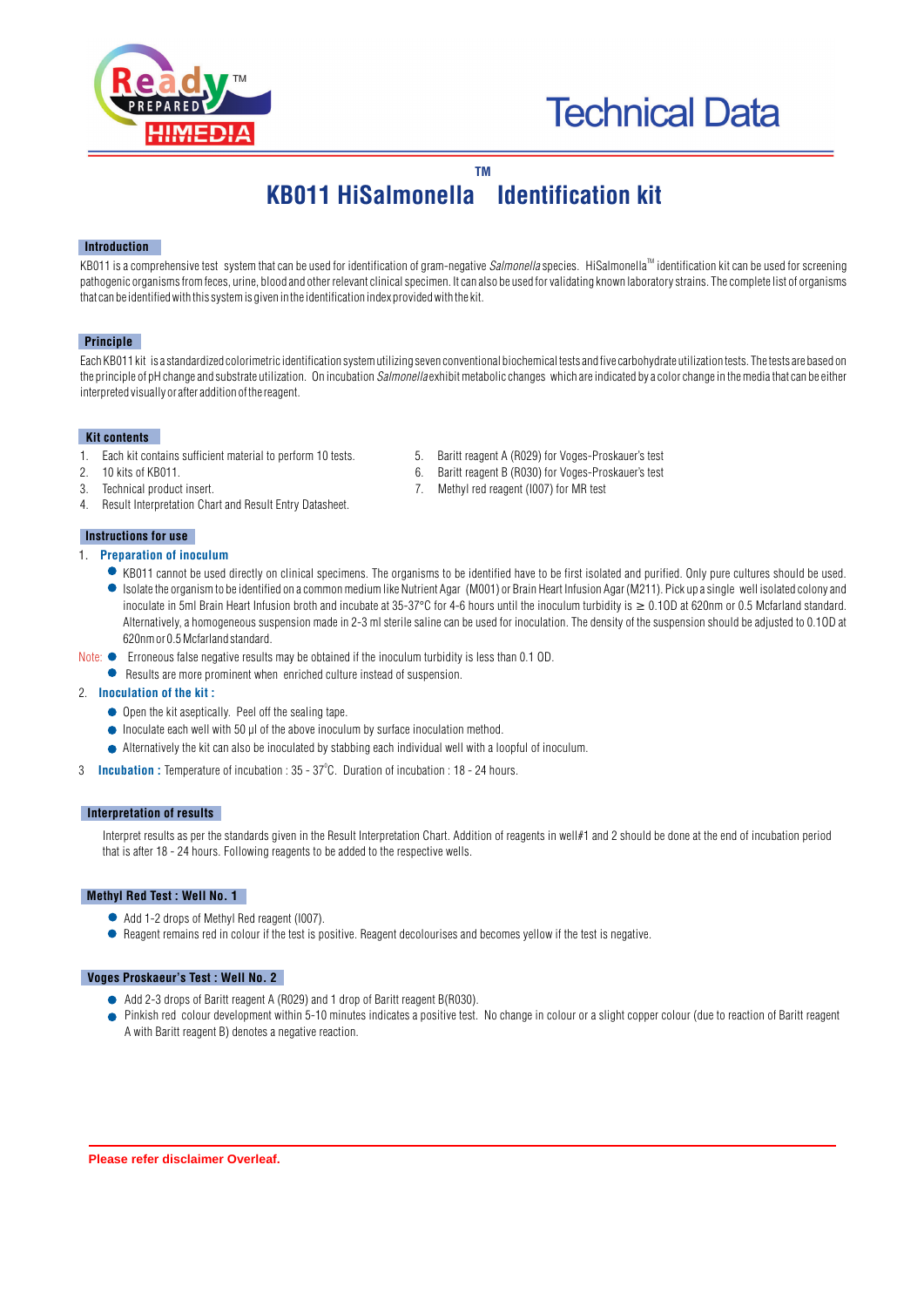| Tests                                     | <b>Group I Strains</b> | Methyl<br>Red | Voges<br>Proskauer's     | Urease                   | H <sub>2</sub> S<br>production | Citrate<br>utilization   | Lysine                   | ONPG                     | Lactose                  | Arabinose | Maltose                  | Sorbitol                 | <b>Dulcitol</b>          |
|-------------------------------------------|------------------------|---------------|--------------------------|--------------------------|--------------------------------|--------------------------|--------------------------|--------------------------|--------------------------|-----------|--------------------------|--------------------------|--------------------------|
| Most serotypes                            |                        | $+$           | $\qquad \qquad -$        | $\overline{\phantom{a}}$ | $+$                            | $+$                      | $+$                      | ۰                        | ۰                        | $+$       | $+$                      | $+$                      | $+$                      |
| Serotype Typhi                            |                        |               | ٠                        | $\qquad \qquad -$        | $^{+}$                         | $\overline{\phantom{a}}$ | $+$                      | ٠                        | ٠                        |           | $+$                      | $^{+}$                   |                          |
| Serotype Choleraesuis subsp. choleraesuis |                        | $+$           | $\overline{\phantom{a}}$ | $\overline{\phantom{a}}$ | $+$                            | $\! + \!\!\!\!$          | $+$                      | $\qquad \qquad -$        | $\qquad \qquad -$        | $+$       | $+$                      | $+$                      | $+$                      |
| Serotype Paratyphi A                      |                        | $^{+}$        | $\overline{\phantom{a}}$ | $\sim$                   | ۰                              | $\sim$                   | $\overline{\phantom{a}}$ | $\overline{\phantom{0}}$ | $\overline{\phantom{a}}$ | $+$       | $^{+}$                   | $+$                      | $+$                      |
| Serotype Gallinarum                       |                        | $^{+}$        | $\overline{\phantom{a}}$ | $\overline{\phantom{a}}$ | $+$                            | $\qquad \qquad -$        | $+$                      | $\overline{\phantom{0}}$ | $\overline{\phantom{0}}$ | V         | $+$                      | $\overline{\phantom{a}}$ | $+$                      |
| Serotype Pullorum                         |                        | $+$           | $\overline{\phantom{a}}$ | $\sim$                   | $+$                            | $\overline{\phantom{a}}$ | $+$                      | $\overline{\phantom{a}}$ | $\sim$                   | $+$       | $\overline{\phantom{a}}$ | $\overline{\phantom{a}}$ | $\overline{\phantom{a}}$ |
| S. serotype Typhimurium                   |                        | $^{+}$        |                          | $\qquad \qquad -$        | $^{+}$                         | $^{+}$                   | $^{+}$                   | -                        |                          | $+$       | $^{+}$                   | $+$                      | V                        |
| S. choleraesuis subsp. arizonae           |                        | +             |                          | ٠                        |                                | $+$                      |                          | $+$                      | $\vee$                   |           | $+$                      | $\overline{+}$           |                          |
| S. choleraesuis subsp. diarizonae         |                        |               |                          |                          |                                | $\ddot{}$                |                          | $+$                      | V                        |           | $\ddot{}$                | $\ddot{}$                |                          |
| S. choleraesuis subsp. houtenae           |                        |               |                          |                          |                                | $\ddot{}$<br>V           |                          | V                        | V                        |           | $\ddot{}$                |                          |                          |
| S. choleraesuis subsp. indica             |                        |               |                          |                          |                                | $\ddot{}$                |                          | $\vee$                   |                          |           | $+$<br>$\ddot{}$         |                          |                          |
| S. choleraesuis subsp. salamae            |                        |               |                          |                          |                                |                          |                          |                          |                          |           |                          |                          |                          |
| <b>Tests</b>                              |                        | Methyl<br>Red | Voges<br>Proskauer's     | Urease                   | H <sub>2</sub> S<br>production | Citrate<br>utilization   | Lysine                   | ONPG                     | Lactose                  | Arabinose | Maltose                  |                          | Sorbitol Dulcitol        |
| S. enterica subsp. salamae                | Group II               | $+$           | $\overline{\phantom{a}}$ | $\qquad \qquad -$        | $+$                            | $^{+}$                   | $+$                      | V                        | $\qquad \qquad -$        | $+$       | $+$                      | $+$                      | $+$                      |
| S. enterica subsp. arizonae               | <b>Group IIIa</b>      | $^{+}$        | ۰.                       | $\overline{\phantom{0}}$ | $^{+}$                         | $^{+}$                   | $^{+}$                   | $^{+}$                   | V                        | $^{+}$    | $+$                      | $^{+}$                   |                          |
| S. enterica subsp. diarizonae             | <b>Group IIIb</b>      | $+$           | $\overline{\phantom{a}}$ | $\qquad \qquad -$        | $+$                            | $+$                      | $+$                      | $+$                      | V                        | $+$       | $+$                      | $+$                      |                          |
| S. enterica subsp. houtenae               | <b>Group IV</b>        | $^{+}$        | ۰.                       | $\overline{\phantom{0}}$ | $^{+}$                         | $+$                      | $^{+}$                   | ٠                        | $\overline{\phantom{a}}$ | $+$       | $^{+}$                   | $^{+}$                   |                          |
| S. bongori                                | <b>Group V Strains</b> | $+$           | $\overline{\phantom{a}}$ | $\qquad \qquad -$        | $+$                            | $+$                      | $+$                      | $+$                      | $\overline{\phantom{a}}$ | $+$       | $^{+}$                   | $+$                      | $+$                      |
| S. enterica subsp. indica                 | <b>VI Strains</b>      | $^{+}$        | $\overline{\phantom{a}}$ | $\overline{\phantom{0}}$ | $^{+}$                         | $\vee$                   | $^{+}$                   | V                        | V                        | $+$       | $^{+}$                   | $\overline{\phantom{a}}$ |                          |

### Identification Index

**Note :** Based on % strains showing reactions following symbols have been assigned from laboratory results and standard references. + = Positive (more than 90%) - = Negative (more than 90%) V = Variable (11-89%)

## Result Interpretation chart

| No.            | <b>Test</b>                 | <b>Reagents to be added</b><br>after incubation                    | <b>Principle</b>                                                             | <b>Original colour</b><br>of the medium | <b>Positive</b><br>reaction | <b>Negative</b><br>reaction  |
|----------------|-----------------------------|--------------------------------------------------------------------|------------------------------------------------------------------------------|-----------------------------------------|-----------------------------|------------------------------|
|                | Methyl red                  | 1-2 drops of Methyl red reagent                                    | Detects acid production                                                      | Colourless                              | <b>Red</b>                  | Yellowish-orange             |
| $\overline{2}$ | Voges<br>Proskauer's        | 1-2 drops of Baritt reagent A<br>and 1-2 drops of Baritt reagent B | Detects acetoin production                                                   | Colourless/<br>Light yellow             | Pinkish red                 | Colourless/<br>slight copper |
| 3              | Urease                      |                                                                    | Detects Urease activity                                                      | Orangish yellow                         | <b>Pink</b>                 | Orangish yellow              |
| $\overline{4}$ | H <sub>2</sub> S production |                                                                    | Detects H <sub>2</sub> S production                                          | Orangish yellow                         | <b>Black</b>                | Orangish yellow              |
| 5              | Citrate utilization         | $\overline{\phantom{m}}$                                           | Detects capability of organism to<br>utilize citrate as a sole carbon source | Green                                   | <b>Blue</b>                 | Green                        |
| 6              | Lysine<br>utilization       |                                                                    | Detects Lysine decarboxylation                                               | Olive green to<br><b>Light purple</b>   | Purple /<br>Dark purple     | Yellow                       |
|                |                             |                                                                    |                                                                              |                                         |                             |                              |
|                | <b>ONPG</b>                 |                                                                    | Detects $\beta$ – galactosidase activity                                     | Colourless                              | Yellow                      | Colourless                   |
| 8              | Lactose                     |                                                                    | Lactose utilization                                                          | <b>Pinkish Red /Red</b>                 | Yellow                      | Red / Pink                   |
| 9              | Arabinose                   |                                                                    | Arabinose utilization                                                        | <b>Pinkish Red /Red</b>                 | Yellow                      | <b>Red / Pink</b>            |
| 10             | Maltose                     |                                                                    | Maltose utilization                                                          | <b>Pinkish Red /Red</b>                 | Yellow                      | <b>Red / Pink</b>            |
| 11             | Sorbitol                    |                                                                    | Sorbitol utilization                                                         | <b>Pinkish Red /Red</b>                 | Yellow                      | Red / Pink                   |